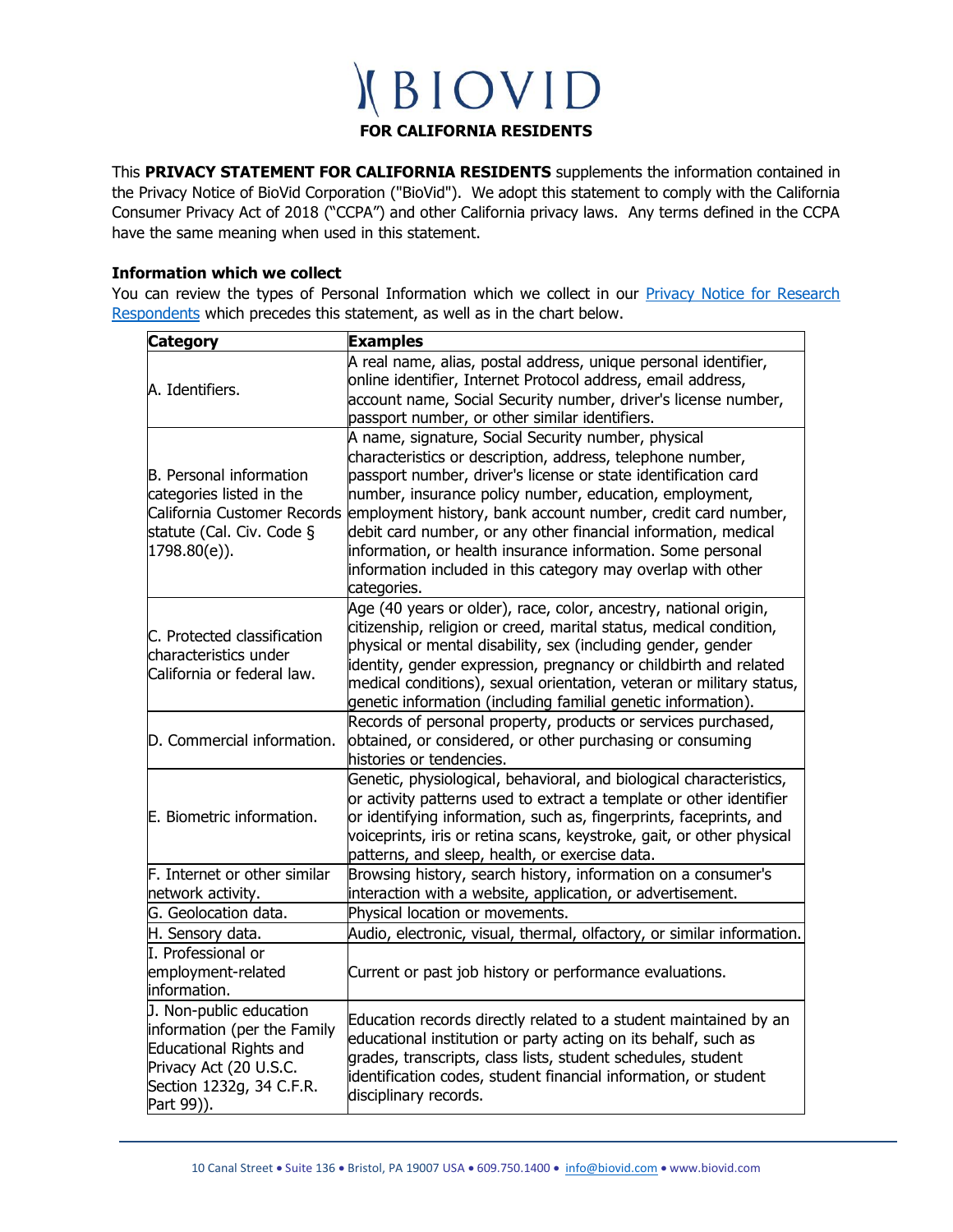K. Inferences drawn from other personal information. Profile reflecting a person's preferences, characteristics, psychological trends, predispositions, behavior, attitudes, intelligence, abilities, and aptitudes.

#### **Use of your Personal Information**

We use your Personal Information for the following business purposes, without limitation:

(1) maintaining and supporting our products, delivering, and providing the requested products/services, and complying with our contractual obligations related thereto (including managing transactions, reporting, invoices and other operations related to providing/receiving services);

(2) satisfying governmental reporting, tax, and other requirements

(3) storing and processing data, including Personal Information, in computer databases and servers located in the United States;

(4) verifying identity (e.g., for online access to accounts);

(5) as requested by You;

(6) for other business-related purposes permitted or required under applicable local law and regulation; and

(7) as otherwise required by law.

#### **Disclosure of Personal Information for a Business Purpose**

We may disclose your Personal Information to a third party for a business purpose. When we disclose Personal Information for a business purpose, we enter into a contract that describes the purpose and requires the recipient to both keep that Personal Information confidential and not use it for any purpose except performing the contract.

We disclose your Personal Information for a business purpose to the following categories of third parties:

- Our affiliates and subsidiaries
- **•** Our clients or their agents
- **Service Providers and consultants**
- a co Professional services organizations, such as auditors and law firms
- **•** Our business partners
- **Internet service providers**
- Government entities
- Operating systems and platforms

In the preceding twelve (12) months, we have disclosed the following categories of Personal Information for a business purpose:

- **Category A: Identifiers.**
- Category B: Personal information categories listed in the California Customer Records statute (Cal. Civ. Code § 1798.80(e)).
- Category C: Protected classification characteristics under California or federal law.
- **Category D: Commercial information**
- Category E: Biometric information.
- Category F: Internet or other similar network activity.
- **Category G: Geolocation data.**
- **Category H: Sensory data.**
- **EXEC** Category I: Professional or employment-related information.
- Category J. Non-public education information (per the Family Educational Rights and Privacy Act (20 U.S.C.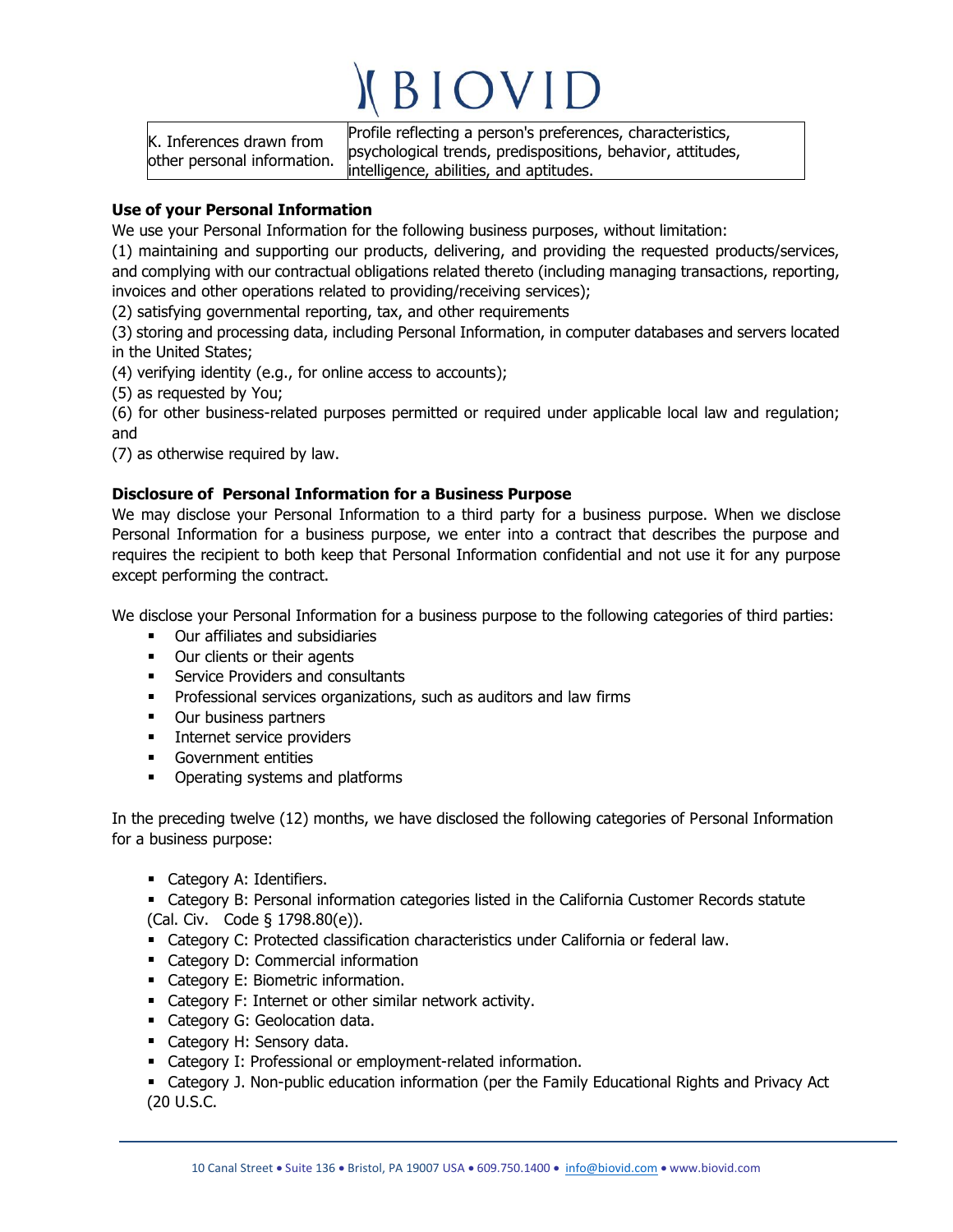Section 1232g, 34 C.F.R. Part 99)).

Category K:. Inferences drawn from other personal information.

#### **Your Rights and Choices**

Pursuant to the CCPA and subject to certain exceptions and limitations, California residents may contact us to exercise their rights with respect to certain Personal Information that we hold about them.

To the extent these rights may apply to you, they are described below.

#### **Right to Know About Personal Information Collected, Disclosed, or Sold**

You have the right to request that we provide you with details about the Personal Information we collect, use, disclose and sell.

You may contact us at [privacy@biovid.com](mailto:privacy@biovid.com) or by phone at 609-750-1400 or via postal mail at BioVid, Attn: Privacy Compliance Officer, 10 Canal Street, Ste. 136, Bristol, PA 19007.

Only you or a person registered with the California Secretary of State that you authorize to act on your behalf, may make a verifiable request related to your Personal Information.

As part of this process, we may ask to verify your identity. Your request must

- **Provide sufficient information that allows us to reasonably verify you are the person about whom** we collected Personal Information or an authorized representative.
- Describe your request with sufficient detail that allows us to properly understand, evaluate, and respond to it.

We cannot respond to your request or provide you with Personal Information if we cannot verify your identity or authority to make the request and confirm the Personal Information relates to you. Making a verifiable request does not require you to create an account with us. We will only use Personal Information provided in a verifiable request to verify your identity or authority to make the request.

In connection with this request, you are entitled to receive the following

- The categories of your Personal Information that we have collected in the preceding 12 months
- The categories of sources from which that Personal Information was collected
- The business/commercial purpose for the collection or selling
- The categories of third parties with whom we share Personal Information
- The specific pieces of Personal Information we has collected about you (subject to some exceptions)

Because we have disclosed or sold (as those words are defined in the CCPA) Personal Information to third parties in the last 12 months, you are also entitled to receive:

• The categories of Personal Information that we have disclosed or sold for a business purpose in the past 12

months and the parties to whom that information was sold or disclosed.

#### **Right to Request Deletion of Personal Information**

You have the right to request deletion of the Personal Information we have collected about you (subject to some exceptions). You can submit your request as described above, and we reserve the right to conduct the verification described above.

We may deny your deletion request if retaining the information is necessary for us or our service providers to: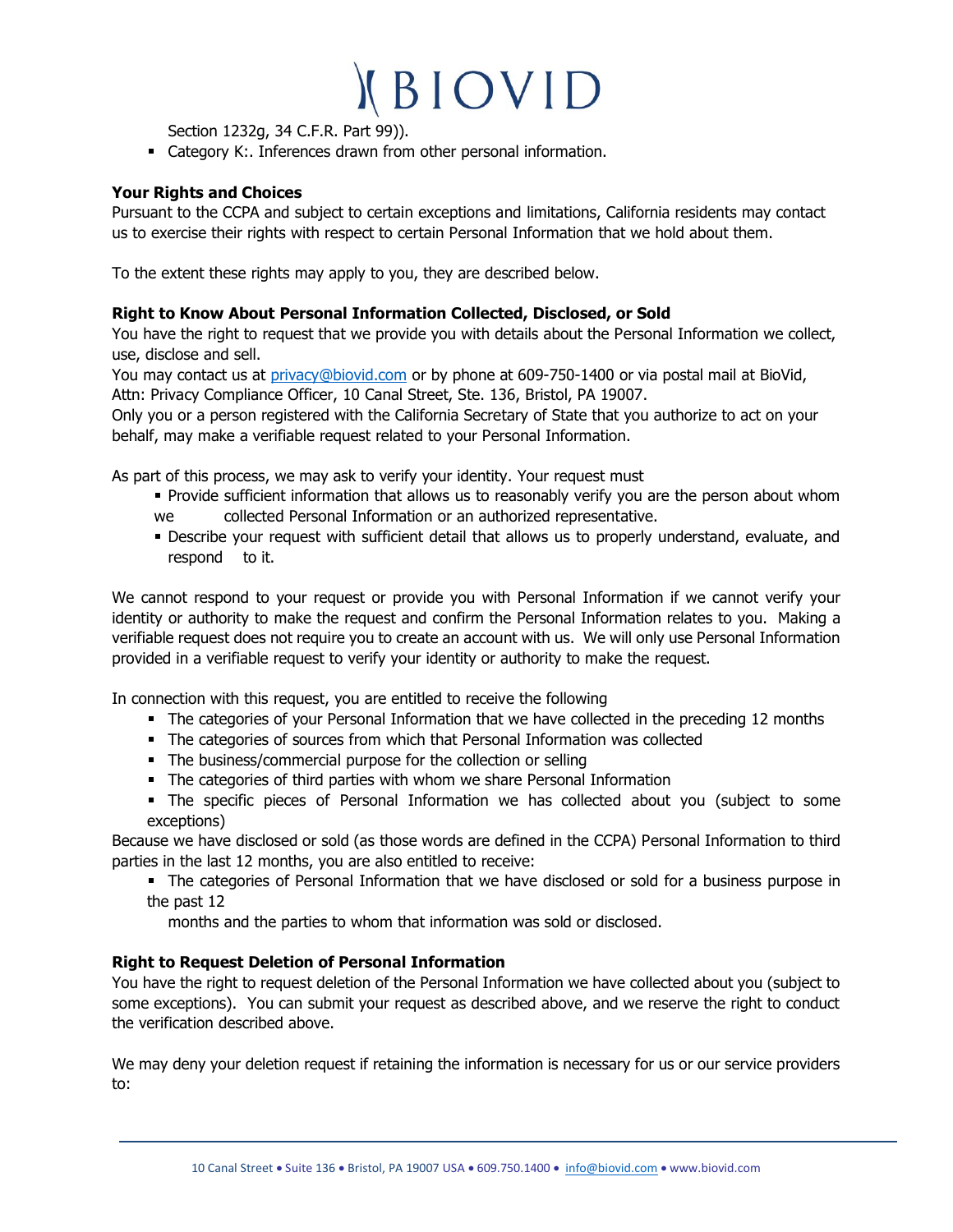- Complete the transaction for which we collected the Personal Information, provide a service that you requested, or take actions reasonably anticipated within the context of our ongoing business relationship with you.
- Detect security incidents, protect against malicious, deceptive, fraudulent, or illegal activity, or prosecute those responsible for such activities.
- Debug products to identify and repair errors that impair existing intended functionality.
- **Exercise free speech, ensure the right of another consumer to exercise their free speech rights, or** exercise another right provided for by law.
- Comply with the California Electronic Communications Privacy Act (Cal. Penal Code § 1546 seq.).
- Engage in public or peer-reviewed scientific, historical, or statistical research in the public interest that adheres to all other applicable ethics and privacy laws, when the information's deletion may likely render impossible or seriously impair the research's achievement, if you previously provided informed consent.
- Enable solely internal uses that are reasonably aligned with consumer expectations based on your relationship with us.
- **Comply with a legal obligation.**
- Make other internal and lawful uses of that information that are compatible with the context in which you provided it.

#### **Right to Non-Discrimination for the Exercise of a Consumer's Privacy Rights**

We will not discriminate against you for exercising any of your CCPA rights. Unless permitted by the CCPA, we will not:

- Deny you use of our services.
- **Provide you a different level or quality of services.**

#### **Right to Opt-Out of Sale of Personal Information**

The term "sell" in the CCPA is defined broadly as "…selling, renting, releasing, disclosing, disseminating, making available, transferring… a consumer's personal information by the business to another business or a third party for monetary or other valuable consideration."

While we may share your Personal Information with your consent as outlined in our **Privacy Notice for** [Research Respondents,](http://biovid.com/privacy_policy_respondents.html) there may be limited instances where our sharing of information may be considered a "sale" under CCPA.

You have the right to opt-out of the sale of your Personal Information. You can submit a request at [privacy@biovid.com](mailto:privacy@biovid.com) or by phone at 609-750-1400 or via postal mail at BioVid, Attn: Privacy Compliance Officer, 10 Canal Street, Ste. 136, Bristol, PA 19007.

Please be advised that if you exercise this right, it may affect our ability to offer you survey opportunities.

#### **Financial Incentives**

BioVid provides members of the healthcare community, including practitioners, patients and others, the opportunity to participate in surveys and other research programs primarily for marketing research purposes.

If you participate in our surveys and other research programs, we may provide you with financial incentives in the form of check.